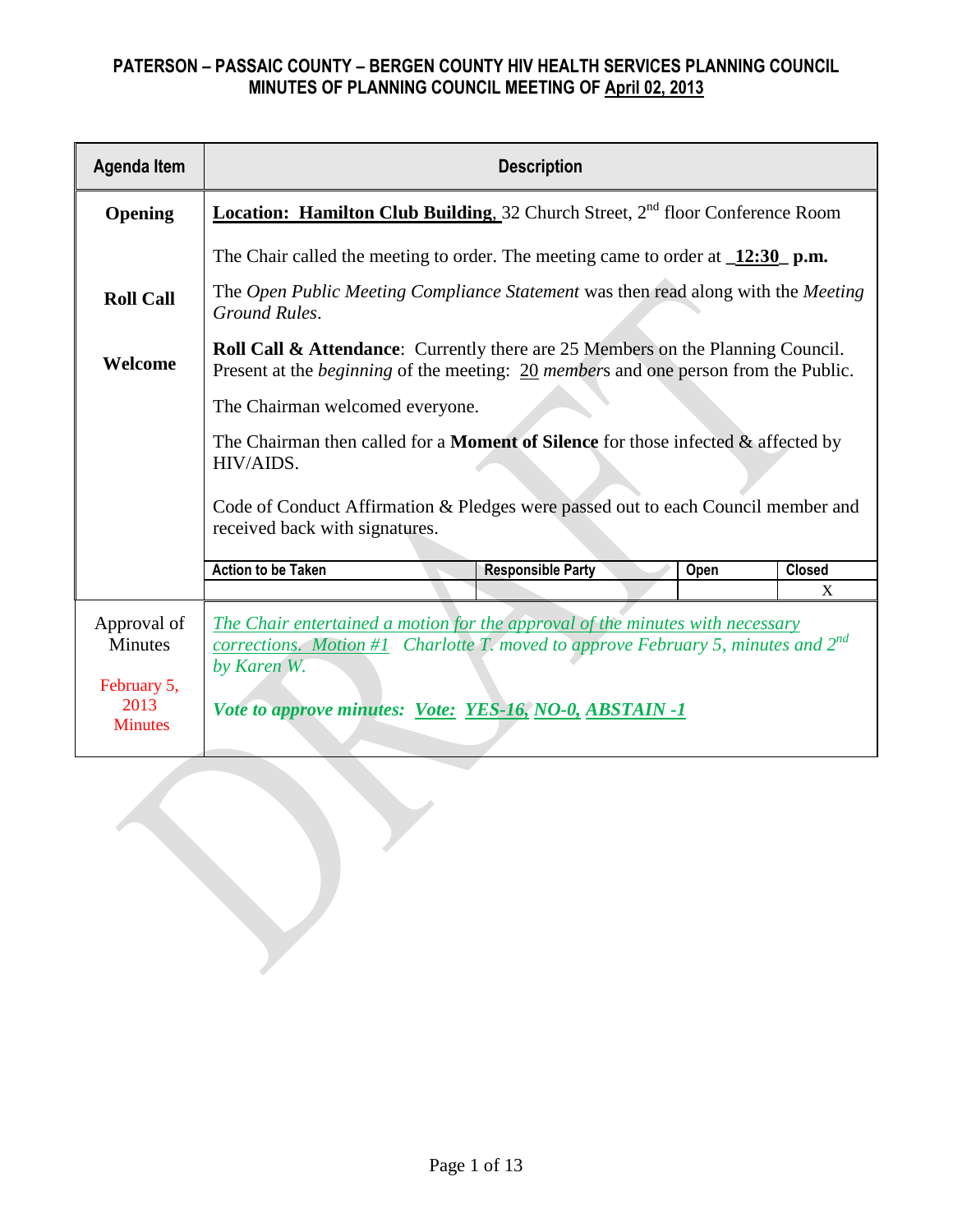|                                                    | Chairman, Gregory K. provided the following report:                                                                                                                                                                                                                                                                                                                                                                                                                                                                                                                                                                                                                                                              |
|----------------------------------------------------|------------------------------------------------------------------------------------------------------------------------------------------------------------------------------------------------------------------------------------------------------------------------------------------------------------------------------------------------------------------------------------------------------------------------------------------------------------------------------------------------------------------------------------------------------------------------------------------------------------------------------------------------------------------------------------------------------------------|
| <b>Report of the</b><br>Chair<br><b>Gregory K.</b> | The Chair, Vice Chair, and RW Director are looking at ways to reduce cost of Planning<br>Council Meetings. After discussions, it was determined that one way is to not have as<br>many meetings. So, tentative dates are being removed from the calendar. They are:<br>March, May, and August 2013 meetings. "We're going to see how this works", the<br>Chair stated.                                                                                                                                                                                                                                                                                                                                           |
|                                                    | Looking at venue change in Passaic County. Will meet at PCCC or some other<br>location. Will continue to meet in Bergen County at Maggiano's until further notice.<br>The TGA has been notified that there will be funding cuts and we're trying to do what<br>is necessary in anticipation of those cuts. Charlotte T. stated that the desire is for cuts<br>to come from us (Council), rather than from Services. Services are much more<br>important!                                                                                                                                                                                                                                                         |
|                                                    | The Chairman was able to go to Capitol Hill (Washington D.C.) since the last meeting.<br>This was his first time going to Washington D.C. and advocating for Ryan White<br>(RW). He found that the Legislators from this area are in support of Ryan White.<br>They were able to get into offices of Senators and Congressman and also noticed that<br>for other legislators, RW is not at the top of their priority.                                                                                                                                                                                                                                                                                            |
|                                                    | Karen W. stated that advocates for RW have determined that this might not be a good<br>year for Reauthorization of Ryan White. It is also not clear on how RW will be<br>affected by the ACA (Affordable Care Act). The example she gave was that HOPWA<br>has not been reauthorized since 1992 and HOPWA has continued. So, for right now,<br>since there is no Sunset clause, RW will continue as a part of next year's budget as a<br>CR.                                                                                                                                                                                                                                                                     |
|                                                    | The Chairman continued and spoke about the Conflict/Resolution meeting and that the<br>resolutions will be addressed at the next Steering Committee. He then allowed the<br>Vice Chair Charlotte T. to speak regarding the Conflict/Resolution meeting. She stated<br>it was a wonderful day. She thanked Director Ivy, who facilitated the meeting. She<br>believes the outcomes of the meeting are doable and able to be implemented. One of<br>the outcomes, determined at the Conflict/Resolution meeting, was that Charlotte T.<br>will be the person who brings to the attention of those who are having "side-bar"<br>conversations during the meetings. She stated <i>she's had practice</i> . $\odot$ . |
|                                                    | The Chair asked the Council to give the Director, a hand of applause. The Council did<br>vigorously. Director Ivy then stated that the last couple of pages of the notes from the<br>meeting included the Four Agreements which are based on writings of don Miguel<br>Ruiz: Be Impeccable with Your Word, Don't Take Anything Personally, Don't Make<br>Assumptions, Always Do Your Best. She then thanked the Council for allowing her to<br>facilitate.                                                                                                                                                                                                                                                       |
|                                                    | Then, Freddy R. reminded the Chair that anytime there is a meeting, 3 hours are more,<br>there is to be hot food especially because of the Consumers. Today's meeting was<br>scheduled from $11:30$ a.m. $-4:00$ p.m. and had sandwiches. He stated that he knew the<br>Council is trying to save money, but the food rules are still in effect.                                                                                                                                                                                                                                                                                                                                                                 |
|                                                    | 12:40 p.m. Paula T. arrived.                                                                                                                                                                                                                                                                                                                                                                                                                                                                                                                                                                                                                                                                                     |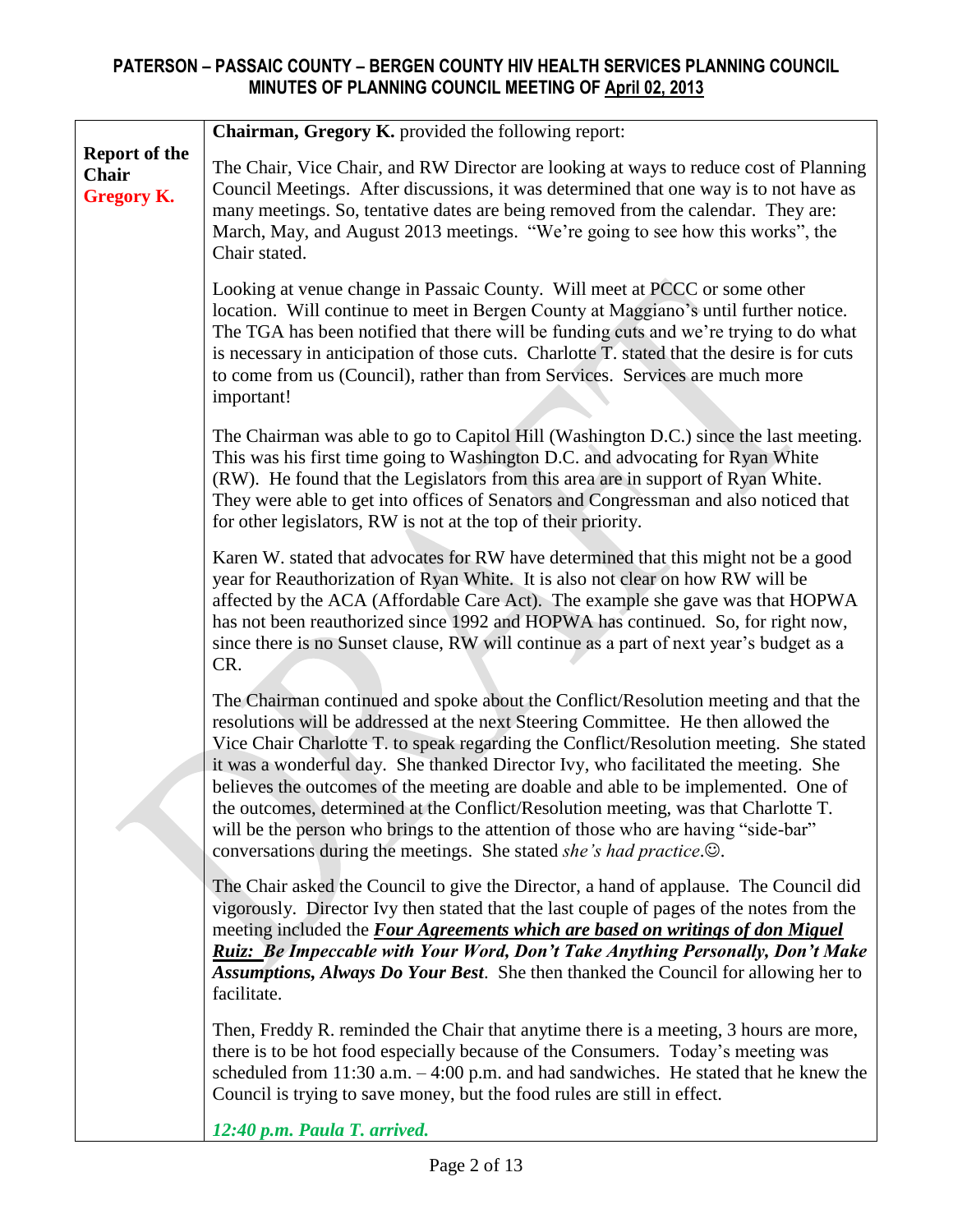|                                                                                                                                                                                                                                                                                                                                                                                                                                                                                                                                                                                                                                                                                                                                                                                                                                                                                                                                                                                                                                                                                                                                | <b>Vote for Removal</b>                                                                                                                                                                                                                                                                                                                                                                                                                                                                                               |  |  |  |
|--------------------------------------------------------------------------------------------------------------------------------------------------------------------------------------------------------------------------------------------------------------------------------------------------------------------------------------------------------------------------------------------------------------------------------------------------------------------------------------------------------------------------------------------------------------------------------------------------------------------------------------------------------------------------------------------------------------------------------------------------------------------------------------------------------------------------------------------------------------------------------------------------------------------------------------------------------------------------------------------------------------------------------------------------------------------------------------------------------------------------------|-----------------------------------------------------------------------------------------------------------------------------------------------------------------------------------------------------------------------------------------------------------------------------------------------------------------------------------------------------------------------------------------------------------------------------------------------------------------------------------------------------------------------|--|--|--|
| Vote for                                                                                                                                                                                                                                                                                                                                                                                                                                                                                                                                                                                                                                                                                                                                                                                                                                                                                                                                                                                                                                                                                                                       | The Agenda listed two members for Vote for Removal: Alvin B. and Dora R.                                                                                                                                                                                                                                                                                                                                                                                                                                              |  |  |  |
| <b>Removal</b>                                                                                                                                                                                                                                                                                                                                                                                                                                                                                                                                                                                                                                                                                                                                                                                                                                                                                                                                                                                                                                                                                                                 | This portion of the meeting was turned over to Legal, Frank C.                                                                                                                                                                                                                                                                                                                                                                                                                                                        |  |  |  |
| <b>Frank C.</b>                                                                                                                                                                                                                                                                                                                                                                                                                                                                                                                                                                                                                                                                                                                                                                                                                                                                                                                                                                                                                                                                                                                | At the beginning of this portion of the meeting, Alvin B. was not present. Frank C.<br>stated that they (Alvin & Dora) had received letters of removal and the process would<br>continue.                                                                                                                                                                                                                                                                                                                             |  |  |  |
|                                                                                                                                                                                                                                                                                                                                                                                                                                                                                                                                                                                                                                                                                                                                                                                                                                                                                                                                                                                                                                                                                                                                | Typed ballots were not available. The Admin made up ballots with the candidate's<br>names and a YES or NO vote.                                                                                                                                                                                                                                                                                                                                                                                                       |  |  |  |
|                                                                                                                                                                                                                                                                                                                                                                                                                                                                                                                                                                                                                                                                                                                                                                                                                                                                                                                                                                                                                                                                                                                                | The issue was raised by Freddy R. that more than these two people were eligible for<br>removal. Frank C. stated that this could be addressed after the voting for the two on<br>the agenda.                                                                                                                                                                                                                                                                                                                           |  |  |  |
|                                                                                                                                                                                                                                                                                                                                                                                                                                                                                                                                                                                                                                                                                                                                                                                                                                                                                                                                                                                                                                                                                                                                | Discussion took place on the Removal of Alvin Burden from Council Members.<br>Discussion about been sick, tabling because of his illness, the current bylaws which<br>don't allow for illnesses of Consumers, and his past behavior at meetings, also if voted<br>off, there would be one less Consumer on the Council. The Admin stated that Alvin<br>B. has not contacted her regarding absences. Frank C. clarified that a YES Vote =<br><b>Remove</b> from Council and <b>NO Vote = Don't Remove</b> from Council |  |  |  |
|                                                                                                                                                                                                                                                                                                                                                                                                                                                                                                                                                                                                                                                                                                                                                                                                                                                                                                                                                                                                                                                                                                                                | The Council cast their ballots for Alvin B.'s removal or not.                                                                                                                                                                                                                                                                                                                                                                                                                                                         |  |  |  |
| The next person up for removal, Dora R. was present. She spoke $\&$ stated that she's<br>been hospitalized and yes, she still wants to be a member. The Chair reiterated that the<br>bylaws need to be addressed regarding illnesses as a legitimate excuse. The Admin<br>stated that Dora R. has contacted her when she couldn't be present due to illness. The<br>Council voted for Dora R.'s removal or not.                                                                                                                                                                                                                                                                                                                                                                                                                                                                                                                                                                                                                                                                                                                |                                                                                                                                                                                                                                                                                                                                                                                                                                                                                                                       |  |  |  |
|                                                                                                                                                                                                                                                                                                                                                                                                                                                                                                                                                                                                                                                                                                                                                                                                                                                                                                                                                                                                                                                                                                                                | Alvin B arrived at 1:10 p.m.                                                                                                                                                                                                                                                                                                                                                                                                                                                                                          |  |  |  |
| While ballots were being counted, the Chair asked Freddy R. to state his concern about<br>members that should have been up for Removal, but not placed on the Agenda. Freddy<br>stated: Ryan M. The Chair stated that Ryan M. resigned. The Admin then stated that<br>Ryan did not resign, but was removed due to the category he no longer filled on the<br>Council. Also, if he wasn't removed, he would not have received a letter of removal<br>because the Council had just voted to not remove Ryan M. in January 2013, which<br>started his 12-month period. Also, the astericks (*) shows special meetings not<br>mandatory and the highlighted portions shows the period included for the last vote to<br>remove. Marie B. stated it's easier to see in color. Paula T. recommended if there any<br>questions from members regarding membership; they can always be presented to the<br>CDC (Community Development Committee) who is in charge of membership.<br><u>Vote for Removal for Alvin B. = NO, Vote for Removal for Dora R. = NO.</u> There<br>was not two-thirds vote of the members present who voted YES. |                                                                                                                                                                                                                                                                                                                                                                                                                                                                                                                       |  |  |  |
|                                                                                                                                                                                                                                                                                                                                                                                                                                                                                                                                                                                                                                                                                                                                                                                                                                                                                                                                                                                                                                                                                                                                | The Chair stated that both Alvin and Dora start a new 12-month period today.                                                                                                                                                                                                                                                                                                                                                                                                                                          |  |  |  |
| <b>Action to be Taken</b>                                                                                                                                                                                                                                                                                                                                                                                                                                                                                                                                                                                                                                                                                                                                                                                                                                                                                                                                                                                                                                                                                                      | <b>Responsible Party</b><br>Re-Open<br><b>Closed</b>                                                                                                                                                                                                                                                                                                                                                                                                                                                                  |  |  |  |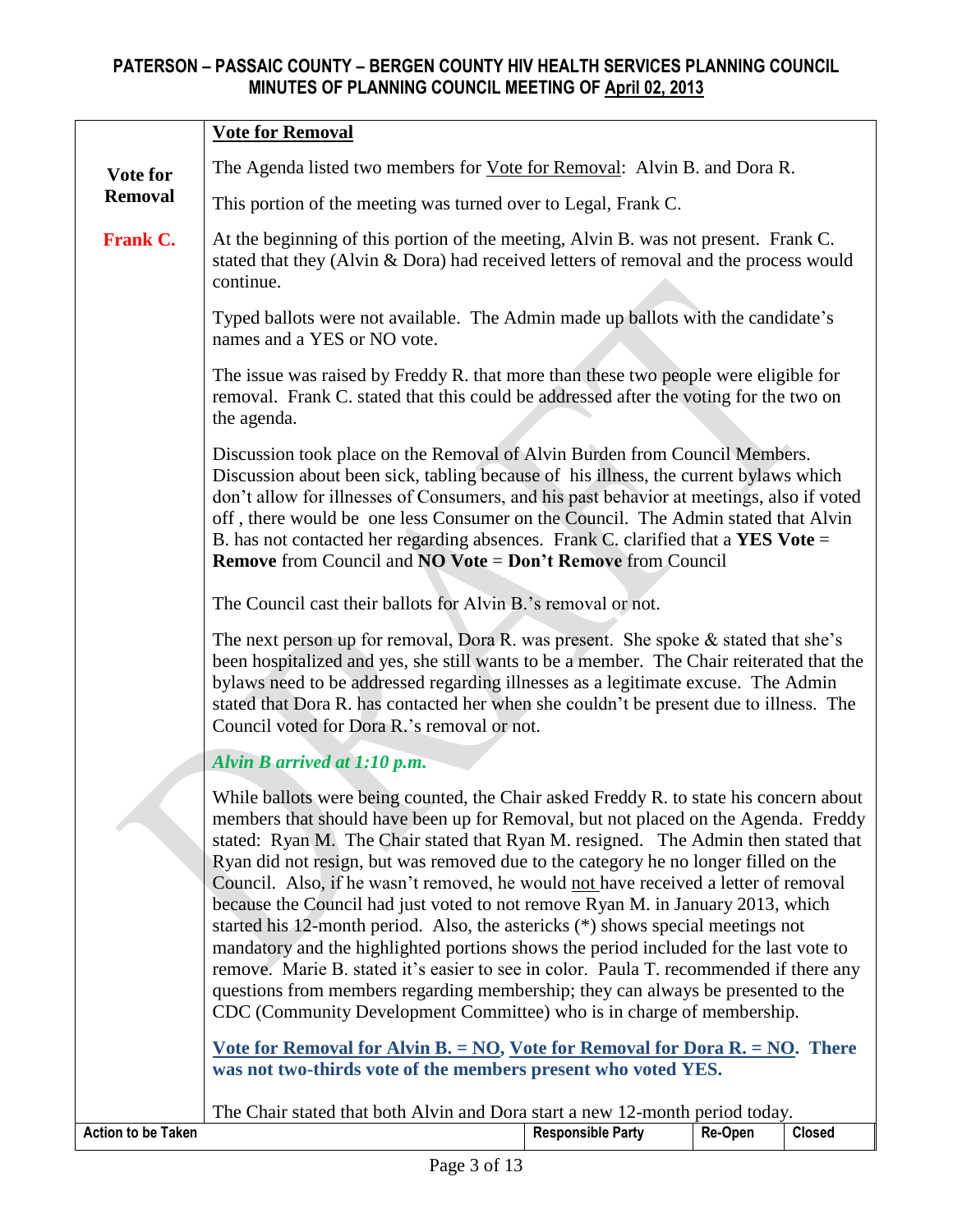|                                                  |                                                                                                                                                                                                                                                                                                                                                                                                                                                                                                                                                                                                                                                                                                                                                                                                                                                                                                                                                                                                                                                                                                                                                                                                                                                                                                                                                                                                                                                                                                                                                                                                                                                                                                                                                                                                                                                                                                                             |                          |      | $\overline{\textbf{X}}$ |  |
|--------------------------------------------------|-----------------------------------------------------------------------------------------------------------------------------------------------------------------------------------------------------------------------------------------------------------------------------------------------------------------------------------------------------------------------------------------------------------------------------------------------------------------------------------------------------------------------------------------------------------------------------------------------------------------------------------------------------------------------------------------------------------------------------------------------------------------------------------------------------------------------------------------------------------------------------------------------------------------------------------------------------------------------------------------------------------------------------------------------------------------------------------------------------------------------------------------------------------------------------------------------------------------------------------------------------------------------------------------------------------------------------------------------------------------------------------------------------------------------------------------------------------------------------------------------------------------------------------------------------------------------------------------------------------------------------------------------------------------------------------------------------------------------------------------------------------------------------------------------------------------------------------------------------------------------------------------------------------------------------|--------------------------|------|-------------------------|--|
| <b>Report of</b><br>Liaison<br><b>AIDS Watch</b> | Troy L. - AIDS Watch, Washington D.C. agreed with the Chair that the issue of<br>HIV and the support services is really going to be looked at. Observations presented by<br>the Republicans were concerning the newly diagnosed and the fact that the numbers<br>aren't rising. He stated, "It was challenging to keep them on the agenda and we got<br>very short notice on the agenda and that was hard also."                                                                                                                                                                                                                                                                                                                                                                                                                                                                                                                                                                                                                                                                                                                                                                                                                                                                                                                                                                                                                                                                                                                                                                                                                                                                                                                                                                                                                                                                                                            |                          |      |                         |  |
|                                                  | Other highlights:<br>Some things were presented well and the support from Senators Lautenberg $\&$<br>Mendez, Congressman Paschal was clear. They referenced all the bills dealing with<br>health care.                                                                                                                                                                                                                                                                                                                                                                                                                                                                                                                                                                                                                                                                                                                                                                                                                                                                                                                                                                                                                                                                                                                                                                                                                                                                                                                                                                                                                                                                                                                                                                                                                                                                                                                     |                          |      |                         |  |
|                                                  | It was great for our TGA to collaborate with a CBO. They'll be going forward to<br>address the needs for newly diagnosed Donna N-I reminded the Council that the<br>Front page of Herald recently showed that in Passaic County (African Americans)<br>cases are on the rise.                                                                                                                                                                                                                                                                                                                                                                                                                                                                                                                                                                                                                                                                                                                                                                                                                                                                                                                                                                                                                                                                                                                                                                                                                                                                                                                                                                                                                                                                                                                                                                                                                                               |                          |      |                         |  |
|                                                  | Another point made was that the dollars are shifting down South.                                                                                                                                                                                                                                                                                                                                                                                                                                                                                                                                                                                                                                                                                                                                                                                                                                                                                                                                                                                                                                                                                                                                                                                                                                                                                                                                                                                                                                                                                                                                                                                                                                                                                                                                                                                                                                                            |                          |      |                         |  |
|                                                  | NAPWA just closed its door (due to monetary issues). The message wherever you go<br>is that the smaller CBOs are going to have to be more connected.                                                                                                                                                                                                                                                                                                                                                                                                                                                                                                                                                                                                                                                                                                                                                                                                                                                                                                                                                                                                                                                                                                                                                                                                                                                                                                                                                                                                                                                                                                                                                                                                                                                                                                                                                                        |                          |      |                         |  |
|                                                  | <b>Question</b> from Ray W.: Is there any political discussion regarding the correlations<br>between those who remain in services and undetectable levels? Are there support<br>services to help them remain undetectable? Also, what about the people who need<br>filling in the gaps? Answer from Troy: Think the politicians are looking at the newly<br>diagnosed $\&$ what's going to be needed for them and what services will be needed.<br>They'll probably wait until the next crisis happens and then address it. HIV is a<br>sexually transmitted disease and is a difficult conversation to have in Washington D.C.,<br>just like pregnancy. Answer: Karen W. stated that she believes the goal of getting<br>people to undetectable levels (to prevent transmission) is going to be a very popular<br>(common) phrase in the upcoming years, particularly with politicians who need the<br>facts. Answer: Paul P. stated that he thinks it's a stretch to think politicians will<br>understand the science. And another thing is what is the Council focused on for newly<br>diagnose?. Maybe the Council needs to look at another model of young people,<br>college graduates, working, those with insurance who may not need our services or to<br>follow the model of being given a case manager to help with your plan (like they can't<br>go to the doctors on their own). Need to look at change that gives different choices for<br>our TGAs clients. Answer: Alvin B. stated that he agrees with Paul's statement and<br>need to look at new groups (age wise & all). Answer: Linda S. stated that a lot of<br>statements have been made and now we need to make sure that what Alvin B. & Paul P<br>are saying are facts. She believes it, but needs the facts to prove it. She stated the TGA<br>pays a consultant a lot of money to find out the facts for the TGA. The Council needs<br>the facts. |                          |      |                         |  |
| <b>Action to be Taken</b>                        |                                                                                                                                                                                                                                                                                                                                                                                                                                                                                                                                                                                                                                                                                                                                                                                                                                                                                                                                                                                                                                                                                                                                                                                                                                                                                                                                                                                                                                                                                                                                                                                                                                                                                                                                                                                                                                                                                                                             | <b>Responsible Party</b> | Open | <b>Closed</b>           |  |

X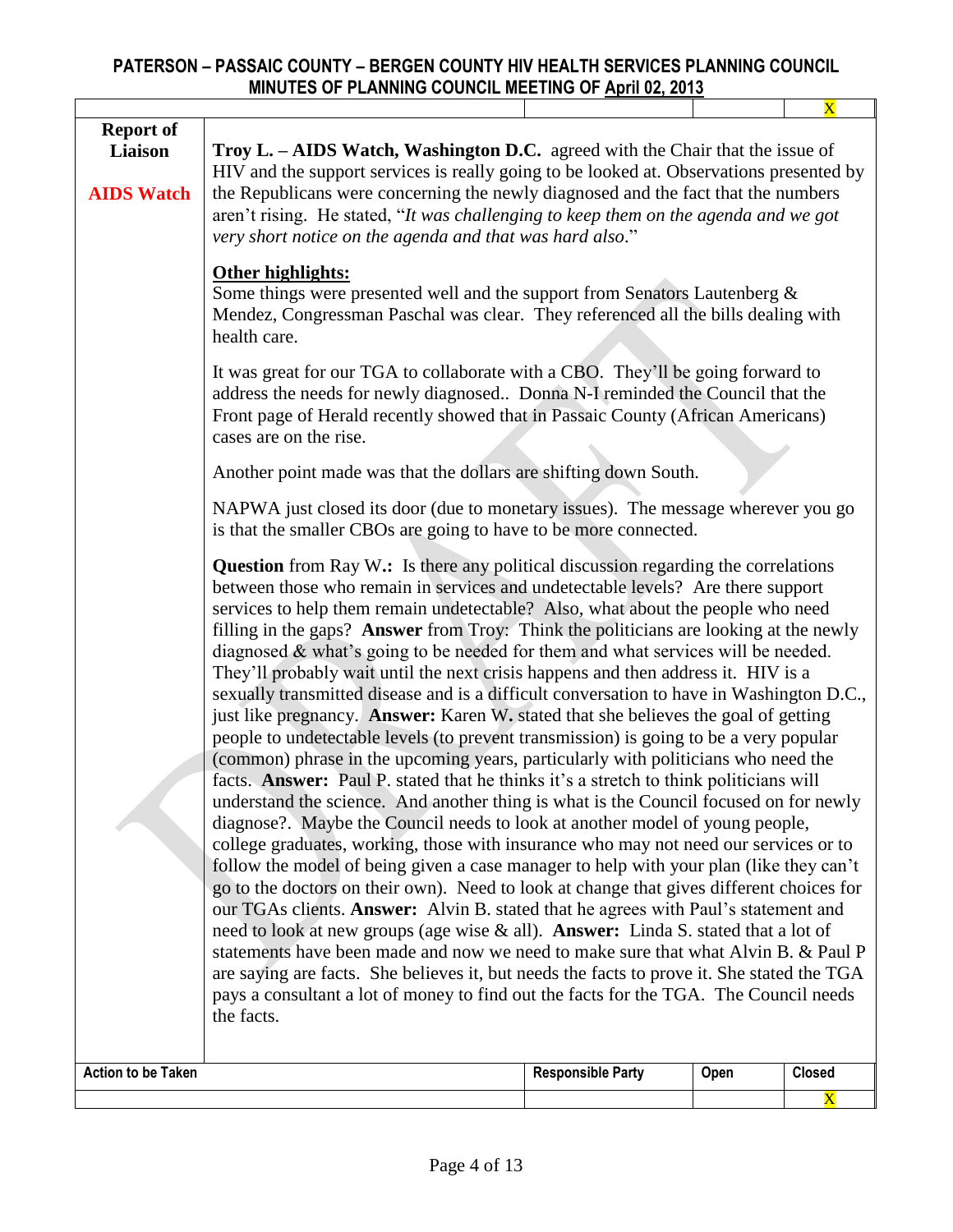| <b>Liaison</b>                         | <b>Karen W. - CAEAR Coalition:</b>                                                                                                                                                                                                                                                                                                                                                |                          |        |               |  |
|----------------------------------------|-----------------------------------------------------------------------------------------------------------------------------------------------------------------------------------------------------------------------------------------------------------------------------------------------------------------------------------------------------------------------------------|--------------------------|--------|---------------|--|
| Cont'd<br><b>CAEAR</b>                 | Still have not reached \$750 goal. Just have \$710 and its past due. Need to have \$750<br>to carry the Council until September 2013 then another \$1000 will be due September<br>2013 which will cover through September-2014. See notes in her P&D report.                                                                                                                      |                          |        |               |  |
|                                        | Also during this discussion Charlotte T. raised the issue that she read that Bergen<br>Regional sending its overflow patients to St. Joseph. She will look more into it since<br>the Freeholders stated that they are going to be looking into it. She believes, that this is<br>just another thing that will eventually impact our TGA.                                          |                          |        |               |  |
|                                        | Also, Paul P. stated that his previous statement was based on a trend they are seeing,<br>but he agrees they don't have the facts. Linda S. agreed and stated that it would be<br>great to get the documentation done by the Consultant.                                                                                                                                          |                          |        |               |  |
|                                        |                                                                                                                                                                                                                                                                                                                                                                                   |                          |        |               |  |
| <b>Report of the</b><br><b>Grantee</b> | Report of the Grantee was provided by Donna N-I.                                                                                                                                                                                                                                                                                                                                  |                          |        |               |  |
| <b>Donna N-I</b>                       | She advised that Millie I. is working on a report and even worked over Easter. That's<br>why not present today.                                                                                                                                                                                                                                                                   |                          |        |               |  |
|                                        | She then stated that everyone should have received the email of 5% cut which was<br>requested by the Director to be sent to everyone. Donna N-I contacted Congressman's<br>office to make him aware. She stated, once the TGA receives the final award, she<br>stated that she would set-up a press conference with the Legislators. She stated<br>sequestration is alive & well. |                          |        |               |  |
|                                        | She then spoke to the Grantee Report, PC Meeting $4/2/2013$ Utilization Report - FY<br>2012 (March 31, 2013) which was distributed at the meeting. She stated that Millie I.<br>will provide a full report at the next meeting.                                                                                                                                                   |                          |        |               |  |
|                                        | Paul B. stated that in the last minutes it was requested that the Report be in dollars, not<br>percentages. Donna N-I stated that she would take that back to Millie I.                                                                                                                                                                                                           |                          |        |               |  |
| <b>Action to be Taken</b>              |                                                                                                                                                                                                                                                                                                                                                                                   | <b>Responsible Party</b> | Open   | <b>Closed</b> |  |
| $4/2/13$ meeting                       | Provide Grantee Report in dollars, not just percentages. Reminded at                                                                                                                                                                                                                                                                                                              | Grantee                  | 2/5/13 |               |  |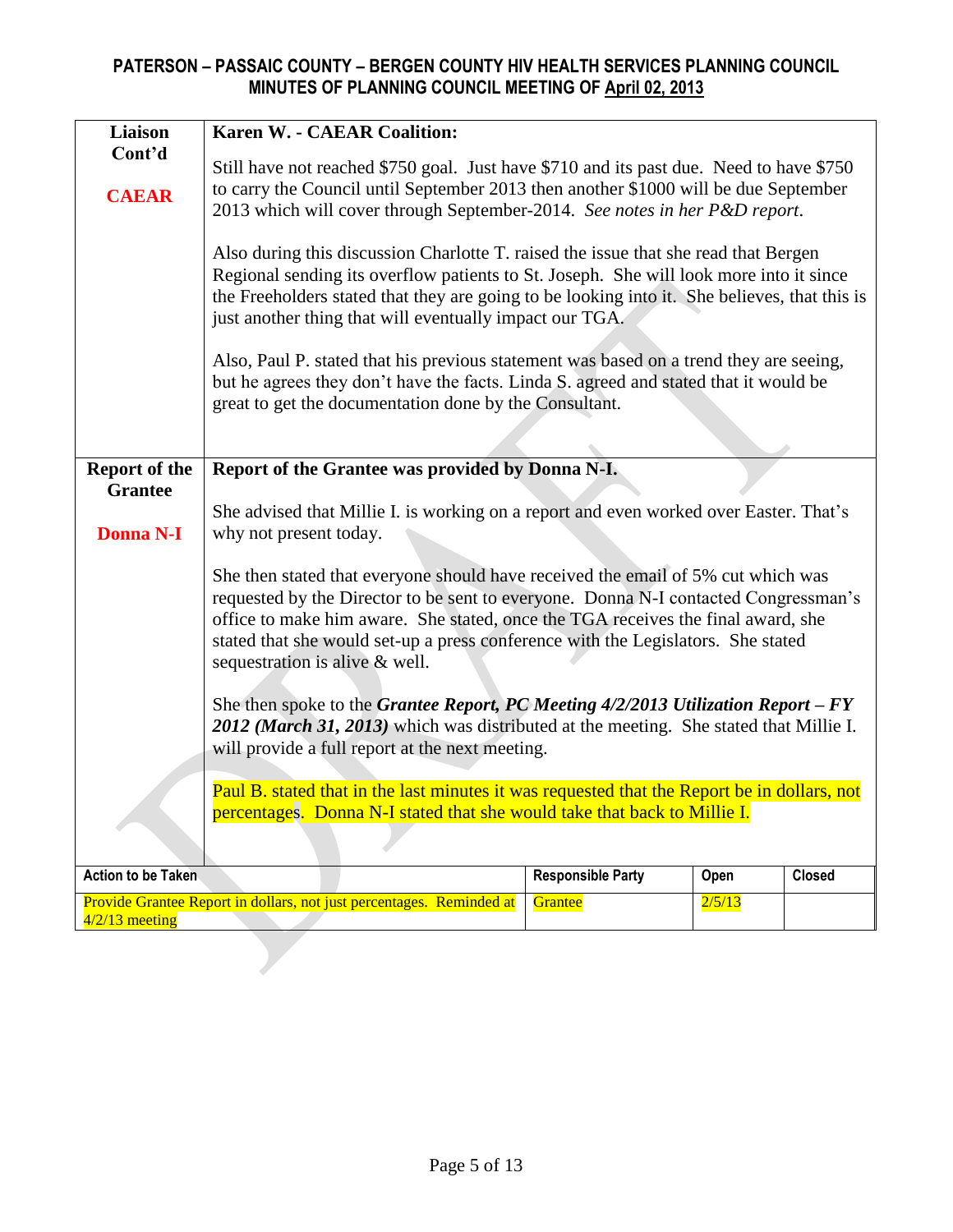|                           | CDC Committee Report was made by new Chair, Jessica Frenkian.                          |                          |         |                    |  |  |
|---------------------------|----------------------------------------------------------------------------------------|--------------------------|---------|--------------------|--|--|
| <b>Committee</b>          |                                                                                        |                          |         |                    |  |  |
| <b>Report</b>             | The Chairman gave Jessica F. kudos for her first meeting held.                         |                          |         |                    |  |  |
| <b>Community</b>          |                                                                                        |                          |         |                    |  |  |
| <b>Development</b>        | CDC report was the following:                                                          |                          |         |                    |  |  |
| <b>Committee</b>          | - Met last week and went over the Membership Matrix with potential for three new       |                          |         |                    |  |  |
|                           | membership candidates.                                                                 |                          |         |                    |  |  |
|                           | - Want to increase membership and will be utilizing two new letters. (1) for new       |                          |         |                    |  |  |
|                           | members of the Alternate Pool and (2) for non-aligned members. Once approved by        |                          |         |                    |  |  |
|                           | the CDC, the letters will be going out to Council members so they can assist in the    |                          |         |                    |  |  |
|                           | recruitment process.                                                                   |                          |         |                    |  |  |
|                           | - She passed out sign-up sheet to become a member of the CDC or P&D Committee.         |                          |         |                    |  |  |
|                           | - Request members please send MJ an email on upcoming events in which the              |                          |         |                    |  |  |
|                           | Council might participate.                                                             |                          |         |                    |  |  |
|                           | - Donna reminded the Council that E-News letter has the calendar of events on the last |                          |         |                    |  |  |
|                           | page                                                                                   |                          |         |                    |  |  |
|                           | - Charlotte recognized Paula T. for her continued contribution to the CDC. Over the    |                          |         |                    |  |  |
|                           | years she's been faithful and has always made sure the CDC work was done               |                          |         |                    |  |  |
|                           | (Applause)                                                                             |                          |         |                    |  |  |
|                           | - Then, Chair, Gregory K, reminded the Council that the Council is in need of          |                          |         |                    |  |  |
|                           | <b>Hispanic</b> members, who should be 25% of the Council, but currently only make up  |                          |         |                    |  |  |
|                           | 8% on this Council. He also clarified what the Alternate Pool was and that the         |                          |         |                    |  |  |
|                           | information is also included in the recruitment letter for the Alternate Pool.         |                          |         |                    |  |  |
|                           | - Charlotte reminded the Council that they are also in need of non-aligned members.    |                          |         |                    |  |  |
|                           | - Per Donna N-I, got in contact with a Dr. The key staff they can only be present for  |                          |         |                    |  |  |
|                           | 45 minutes at a time. Also contacted one of the public nurse of DOH. Charlotte is      |                          |         |                    |  |  |
|                           | working on DOH for Bergen County for potential members.                                |                          |         |                    |  |  |
|                           | - Jerry D. – recommended NPHs may be a possibility                                     |                          |         |                    |  |  |
|                           | - Alvin B – stated need more representation from the community. There needs to be a    |                          |         |                    |  |  |
|                           | way to reach out to organizations in the community. Think Latinos are helping          |                          |         |                    |  |  |
|                           | themselves within their community and don't need Ryan White.                           |                          |         |                    |  |  |
|                           | - Paul P said, if want to attract people, need to look close and not far. NPH student  |                          |         |                    |  |  |
|                           | would not want to come here. Don't know where they would find the time and if did      |                          |         |                    |  |  |
|                           | would have numerous questions about the data. Need to look for people who are          |                          |         |                    |  |  |
|                           | informed & care about this disease. Need to be careful of that.                        |                          |         |                    |  |  |
|                           | - Charlotte T. Reminded the Council that there are also people in Bergen County. We    |                          |         |                    |  |  |
|                           | are a two county TGA                                                                   |                          |         |                    |  |  |
| <b>Action to be Taken</b> |                                                                                        | <b>Responsible Party</b> | Re-Open | <b>Closed</b>      |  |  |
|                           |                                                                                        |                          |         | $\pmb{\mathsf{X}}$ |  |  |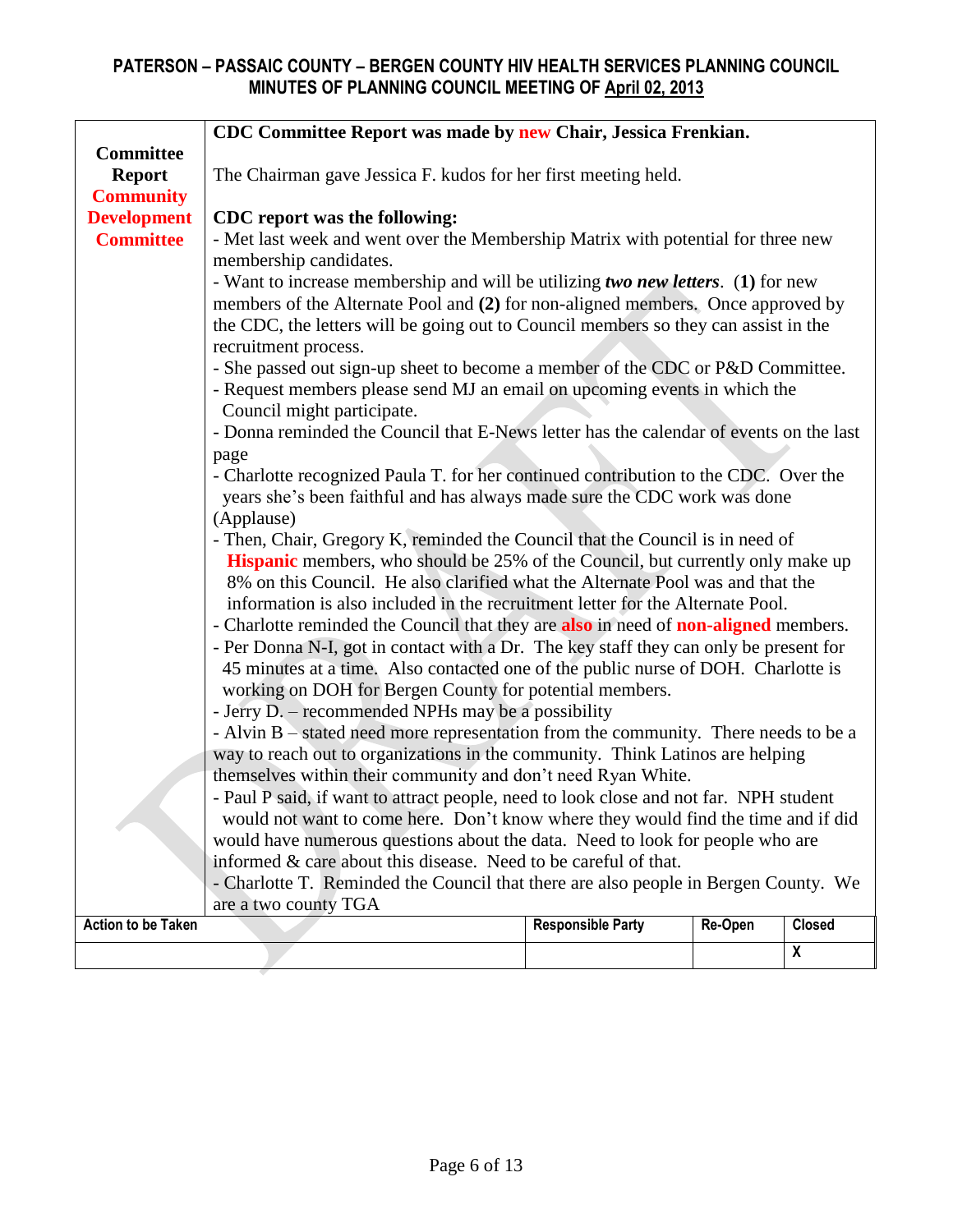| <b>Committee</b>                | <b>Karen W.</b> gave the report for <b>Planning &amp; Development</b> (P&D) Committee.    |                          |        |               |  |  |
|---------------------------------|-------------------------------------------------------------------------------------------|--------------------------|--------|---------------|--|--|
| <b>Report</b>                   |                                                                                           |                          |        |               |  |  |
| <b>Planning &amp;</b>           | Note: Before Karen started her P&D report she stated that the Council today raised        |                          |        |               |  |  |
| <b>Development</b>              | \$72 today in envelope & \$40 pledge. Now have \$42 towards the next \$1000 due in        |                          |        |               |  |  |
|                                 | September.                                                                                |                          |        |               |  |  |
|                                 | <u>P &amp; D:</u>                                                                         |                          |        |               |  |  |
| <b>CAEAR</b><br><b>Coaltion</b> | - Met on March 13. Reviewed Priority Setting Timeline and on target except for            |                          |        |               |  |  |
|                                 | recommendations for the Statewide Coordinated Statement of Need. May or may not           |                          |        |               |  |  |
|                                 | get data before the Priority Setting (PS) process.                                        |                          |        |               |  |  |
|                                 | - Looked at Project timeline Review                                                       |                          |        |               |  |  |
|                                 | - Needs Assessment – In care survey is complete<br>- Provider Inventory is in draft form  |                          |        |               |  |  |
|                                 | - Comprehensive quarterly will be reviewed today                                          |                          |        |               |  |  |
|                                 | - Priority Setting process                                                                |                          |        |               |  |  |
|                                 | - Spent considerable time talking about since P&D oversees this process                   |                          |        |               |  |  |
|                                 | - Timer to control for PS process                                                         |                          |        |               |  |  |
|                                 | - Have legal review conflict of Interest before start PS process                          |                          |        |               |  |  |
|                                 | - Use newsprint for discussion<br>- Separate data days                                    |                          |        |               |  |  |
|                                 | - June Review – EPI data & Environmental Assess                                           |                          |        |               |  |  |
|                                 | - July – Utilization of last year, unit of cost, etc.                                     |                          |        |               |  |  |
|                                 | - August – Meeting to Vote                                                                |                          |        |               |  |  |
|                                 | - September - Directives to Grantee with contingencies                                    |                          |        |               |  |  |
|                                 | - Perhaps skip the November meeting, instead of August meeting.                           |                          |        |               |  |  |
|                                 | - Last year the intention was to vote in one day, but that didn't work.                   |                          |        |               |  |  |
|                                 | - One way to move process along is to approve last year's ranking with one vote           |                          |        |               |  |  |
|                                 | Still working on out-of-care surveys. It's been a difficult challenge. Believe Pat Virga  |                          |        |               |  |  |
|                                 | only has three completed. More surveys are needed, so need more people!                   |                          |        |               |  |  |
|                                 |                                                                                           |                          |        |               |  |  |
|                                 | Still awaiting information from the Grantee's office to clarify EIS directives from       |                          |        |               |  |  |
|                                 | HRSA for our TGA.                                                                         |                          |        |               |  |  |
|                                 | She then proceeded to highlight the Major Achievements in 2012 Comprehensive              |                          |        |               |  |  |
|                                 | <b>Plan, page 3.</b> Of 26 Objectives 65 are in progress and 35% have not been addressed. |                          |        |               |  |  |
|                                 |                                                                                           |                          |        |               |  |  |
| <b>Action to be Taken</b>       |                                                                                           | <b>Responsible Party</b> | Open   | <b>Closed</b> |  |  |
|                                 | Have Frank C. review Conflicts & Affiliations                                             | Admin                    | 4/2/13 |               |  |  |
|                                 | Provide help to Pat V. for people for Needs Assessment Surveys                            | <b>PC</b> Members        | 4/2/13 |               |  |  |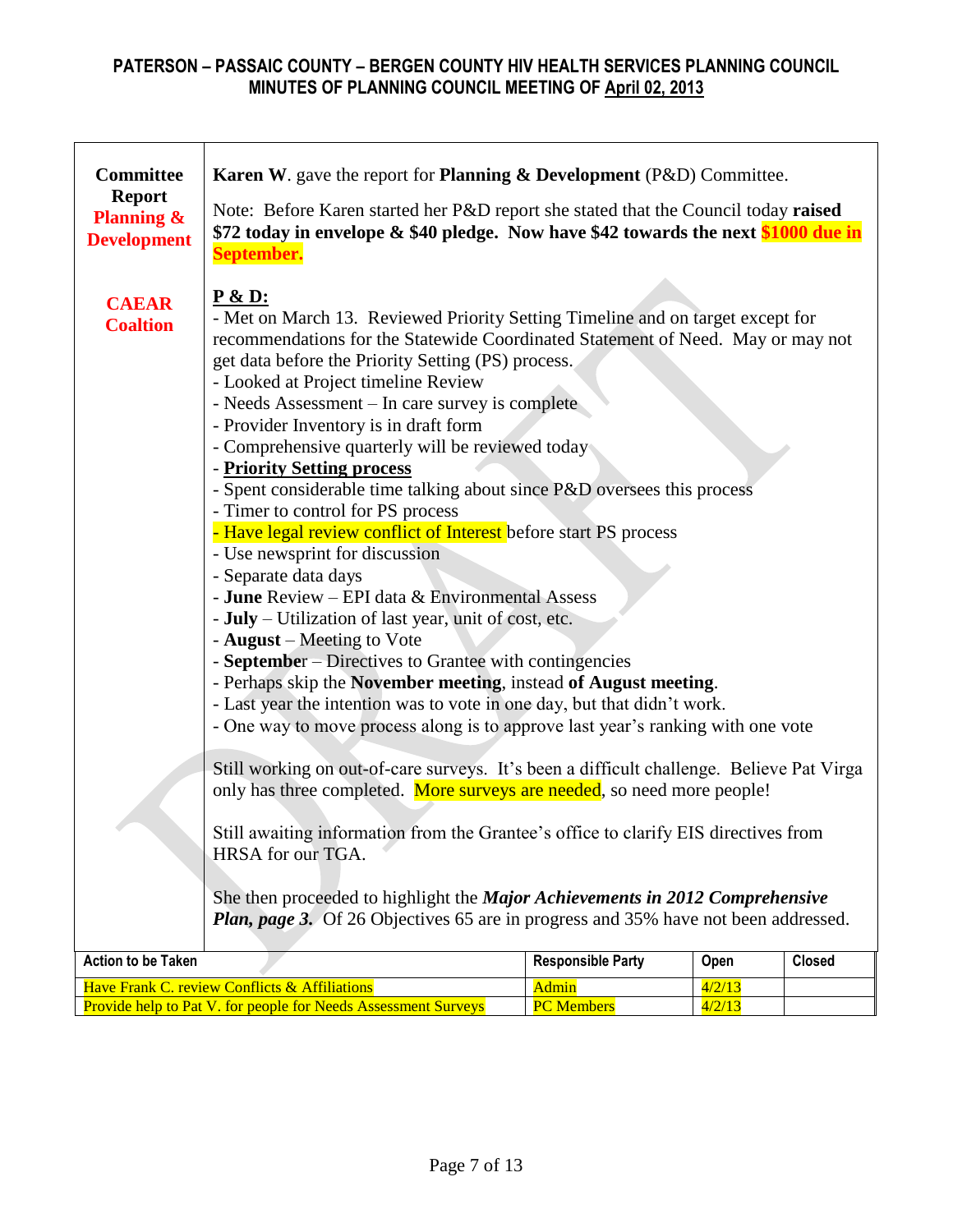|                                                                                  | <b>EIIHA - Reported by Charlotte T.</b>                                                                                                                                                                                                                                                                                                                                                                                                                                                                                                                                                                                                                                                                                                                                                                                                                                                                                                                                                                                                                                                                                                                                                                                                                                                                                                |
|----------------------------------------------------------------------------------|----------------------------------------------------------------------------------------------------------------------------------------------------------------------------------------------------------------------------------------------------------------------------------------------------------------------------------------------------------------------------------------------------------------------------------------------------------------------------------------------------------------------------------------------------------------------------------------------------------------------------------------------------------------------------------------------------------------------------------------------------------------------------------------------------------------------------------------------------------------------------------------------------------------------------------------------------------------------------------------------------------------------------------------------------------------------------------------------------------------------------------------------------------------------------------------------------------------------------------------------------------------------------------------------------------------------------------------|
| <b>Committee</b><br><b>Report</b><br><b>Planning &amp;</b><br><b>Development</b> | -Patient Navigation presentation was made by Loretta Dutton.<br>- Jeanette Santiago, St. Joseph, talked on St. Joseph's process and Mary Anne Collins<br>also spoke<br>- Looking for other samples<br>- Talked about barriers for linkage into care (stigma, transportation, off hour's<br>transportation). When the next date is set, she will notify the Council.                                                                                                                                                                                                                                                                                                                                                                                                                                                                                                                                                                                                                                                                                                                                                                                                                                                                                                                                                                    |
| <b>EIIHA</b><br>Setting to One Day<br>adjustments should be minimal              | Paul P. provided suggestions for PS process: Recommendation to make Priority<br>1. EPI report really doesn't have value on how we vote. So, email EPI Report to<br>people (stopped to talk about disrespect and respecting members, then continued).<br>Report should be just to discuss differences from the last year.<br>2. Merge ranking process and allocation at same time. So when vote to rank also vote<br>for allocations. It's then fresh in your memory. If any changes need to made, the<br>3. To minimize the discussion. The data needs to be correct!!!!! Never in 8 years has<br>data been correct, so we don't have to come back another day.<br>Paul P. then restated his suggestion made for the past two years, to do a random<br>selection of those out-of-care from providers. Karen W. stated that Anthony and Millie<br>have sent out requests for that very information. The challenge has been on getting in<br>contact with them. Troy L. stated that their Agency is taking a new approach and the<br>Council is doing new things, so to say nothing is being done is not correct.                                                                                                                                                                                                                        |
|                                                                                  | The Chairman stated that it's not an easy task, but that something must be done so that<br>this process is not carried over 3 months<br><b>Other PS suggestions:</b><br>- Karen W. stated that the August meeting has been reinstated. Then, the Chairman<br>stated that it would only be used if necessary and there will be two meetings in July.<br>He further stated that changing for some people is very hard. It's time we look into<br>other models. Karen W. stated that our PMO decided that we couldn't do the process<br>as NEMA or the Hudson TGA. We use to go around the room and declare our<br>conflicts at the beginning of Priority Setting and discuss the recommendations from<br>P&D. Per the Chairman, Gregory K., this Council has got to get to trust.<br>- Alvin B. made statement that couldn't be heard by Admin or the recorder.<br>- The Chairman stated he believes the Council knows what its doing and we will get<br>through the process this year, but there needs to be a real look at the future process.<br>- Marie B. stated that in the past years the data has been wrong. We always have to go<br>back because the data is not right. Also, the Code of Conduct people have got to stop<br>speaking when someone else has had their hands up. We must do what we tell<br>someone else to do. |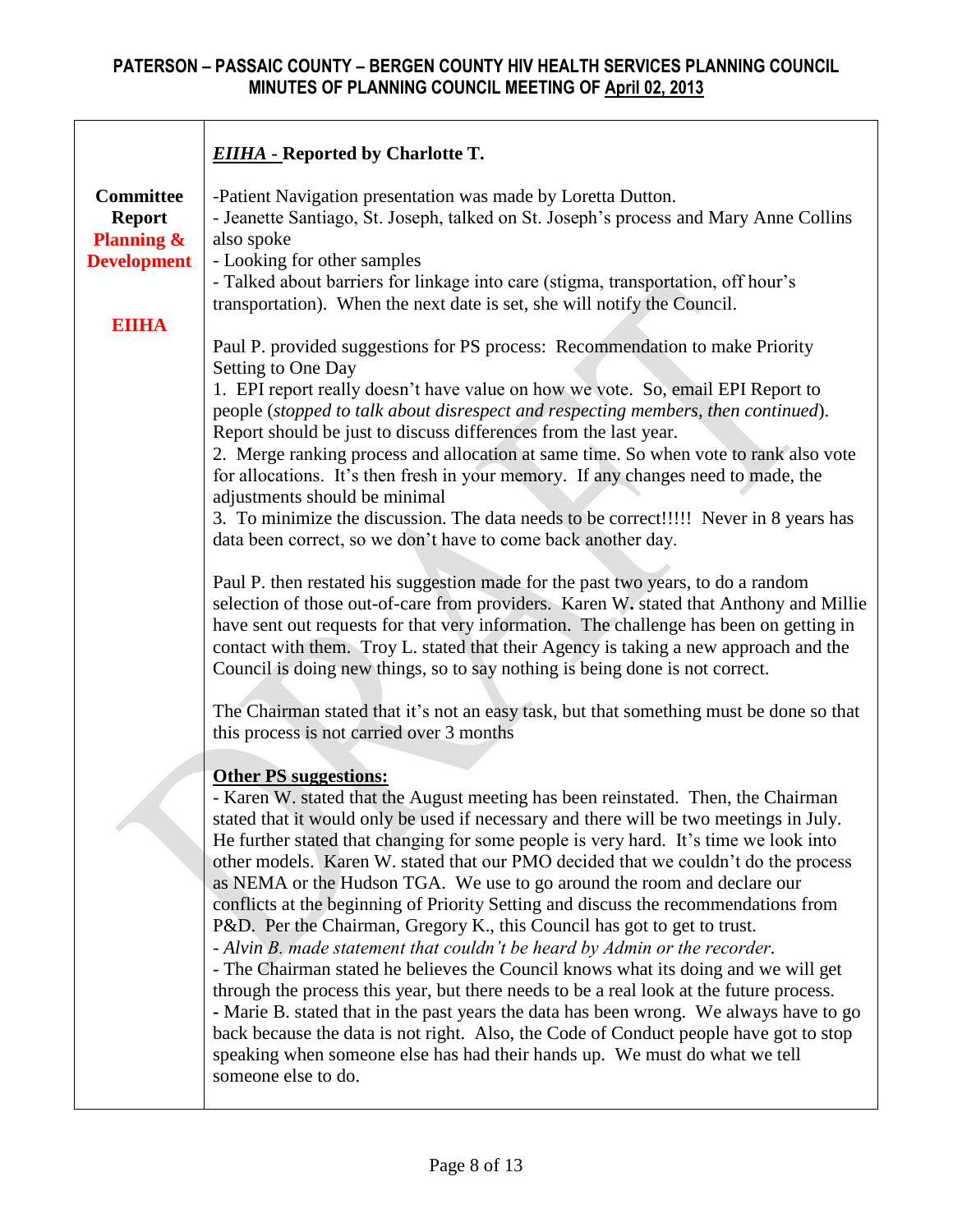|                           | Also the Chairman stated that we must abide by our Code of Conduct. Before he could                                                                                          |                          |        |               |  |
|---------------------------|------------------------------------------------------------------------------------------------------------------------------------------------------------------------------|--------------------------|--------|---------------|--|
|                           | complete his sentence, he was interrupted. The Chair did not recognize the                                                                                                   |                          |        |               |  |
| <b>Old Business</b>       | interruption, but instead he called on Donna N- I: who suggested having two meetings                                                                                         |                          |        |               |  |
|                           | in June.                                                                                                                                                                     |                          |        |               |  |
|                           | Troy L. stated that there may be a typo on a page or so, but the data has been correct.                                                                                      |                          |        |               |  |
|                           | Jerry D., in frustration, stated "we are insane in here". Either the Council needs to stop                                                                                   |                          |        |               |  |
|                           | repeating or have longer meetings. Everyone wants to voice their opinion. What has                                                                                           |                          |        |               |  |
|                           | transpired today is that the Council has had a CDC meeting right here on membership<br>and then turned around and had a P&D meeting on Priority Setting. He stated that this |                          |        |               |  |
|                           |                                                                                                                                                                              |                          |        |               |  |
|                           | is wasted time of the Council. These discussions should go on at the CDC meetings                                                                                            |                          |        |               |  |
|                           | and the P&D meeting which any Council member can attend.                                                                                                                     |                          |        |               |  |
|                           | The Chair stated we are going to implement the 2-minute timer. When your time is up,                                                                                         |                          |        |               |  |
|                           | it's up.                                                                                                                                                                     |                          |        |               |  |
|                           |                                                                                                                                                                              |                          |        |               |  |
|                           | Then Karen W. stated that she is still in the process of giving her P&D report and is                                                                                        |                          |        |               |  |
|                           | being told that she can't speak. She feels some of you at the P&D meeting are having                                                                                         |                          |        |               |  |
|                           | another meeting also. Alvin B. stated that he didn't want people to be recognized by                                                                                         |                          |        |               |  |
|                           | favoritism. Freddy R. felt also not called on. The Chair stated that he wants to know in                                                                                     |                          |        |               |  |
|                           | the future if someone believes that the Chairman is recognizing by favoritism. If so,                                                                                        |                          |        |               |  |
|                           | please bring it to his attention. He wants to be fair and if he doesn't see a hand raised,                                                                                   |                          |        |               |  |
|                           | he wants to know about it. All input is appreciated.                                                                                                                         |                          |        |               |  |
|                           | None                                                                                                                                                                         |                          |        |               |  |
| <b>Old Business</b>       |                                                                                                                                                                              |                          |        |               |  |
| <b>Action to be Taken</b> |                                                                                                                                                                              | <b>Responsible Party</b> | Open   | Closed        |  |
|                           |                                                                                                                                                                              |                          |        | X             |  |
|                           |                                                                                                                                                                              |                          |        |               |  |
| <b>New Business</b>       | Charlotte T. talked about Sequestration: There are four Bills, as of March, either in the                                                                                    |                          |        |               |  |
|                           | House or the Senate dealing with Sequestration.<br>- Cancels Sequestration completely                                                                                        |                          |        |               |  |
|                           | - Gives each agency the authority to decide where the dollars will go                                                                                                        |                          |        |               |  |
|                           | - Gives Congress the authority on where the dollars will go                                                                                                                  |                          |        |               |  |
|                           | - Provides Congress won't get paid until the Bill is taken care of                                                                                                           |                          |        |               |  |
|                           |                                                                                                                                                                              |                          |        |               |  |
|                           | Linda S. Question: Meeting dates. Will it go back to committee on PS meetings?                                                                                               |                          |        |               |  |
|                           | Gregory $K. -$ Answer: Yes.                                                                                                                                                  |                          |        |               |  |
| <b>Action to be Taken</b> |                                                                                                                                                                              | Responsible              | Open   | <b>Closed</b> |  |
|                           | <b>Advise Council of Priority Setting Dates</b>                                                                                                                              | Party<br><b>Admin</b>    | 4/2/13 |               |  |
|                           |                                                                                                                                                                              |                          |        |               |  |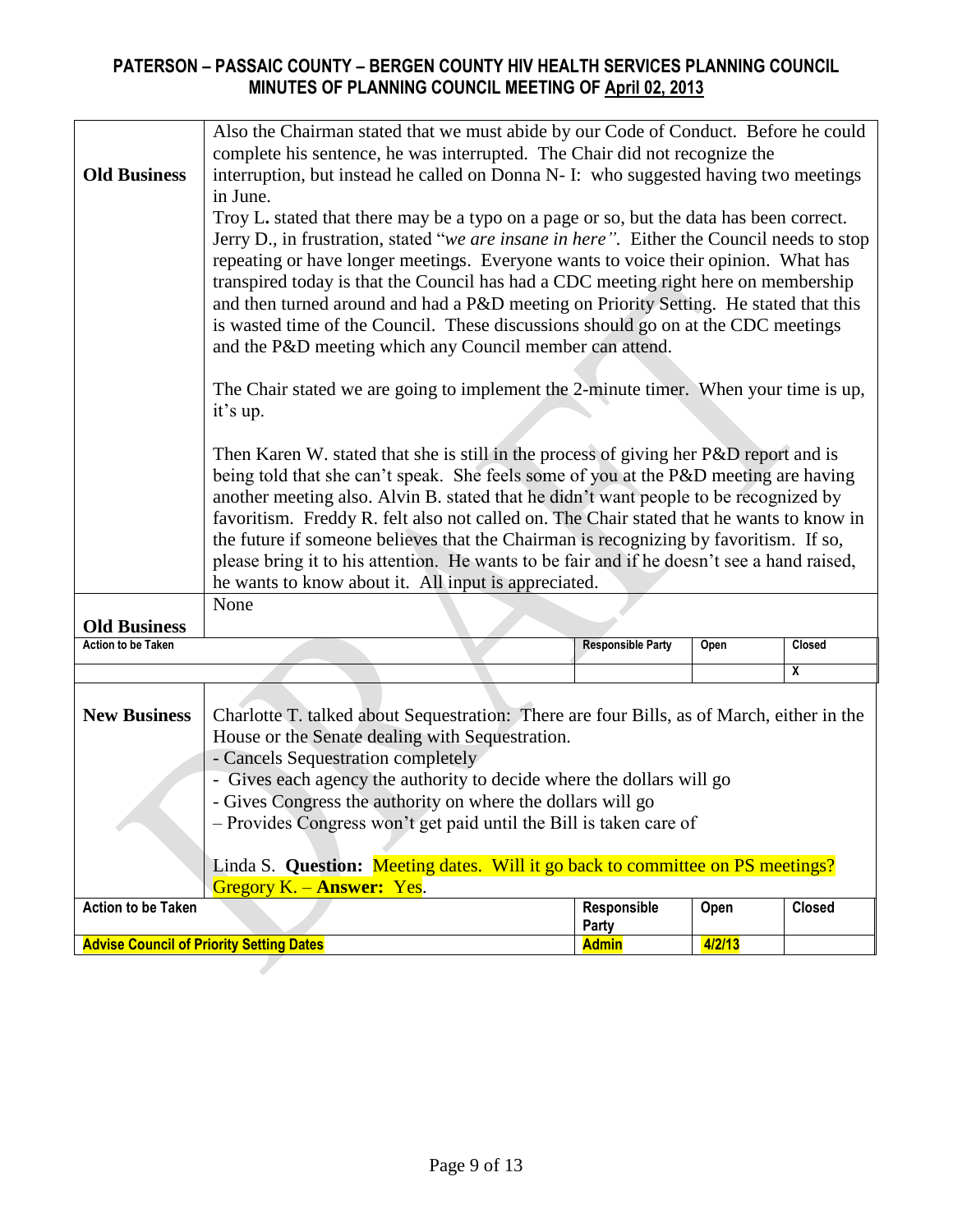| <b>Public</b><br><b>Comments</b>                                                                                                                                                                                                                                                                                           | Kathleen DeMichele, representative of Walgreen's HIV Center of .Excellence, was<br>welcomed. Not only does she give leadership to the Center of Excellence, she is an<br>RN. She is glad to be a part of this Service area to help people, both those in care and<br>out of care. She also stated that Walgreens is also going to be a state sponsor for the<br>AIDS Walk.<br>Glenda Proventud, St. Joseph provided information regarding the Monthly Support<br>Groups that will be taking place at PCCC at 11:00 a.m. The dates are: April 2, April<br>30, May 14, May 28, June 11, and June 25 |                          |        |                         |  |
|----------------------------------------------------------------------------------------------------------------------------------------------------------------------------------------------------------------------------------------------------------------------------------------------------------------------------|---------------------------------------------------------------------------------------------------------------------------------------------------------------------------------------------------------------------------------------------------------------------------------------------------------------------------------------------------------------------------------------------------------------------------------------------------------------------------------------------------------------------------------------------------------------------------------------------------|--------------------------|--------|-------------------------|--|
| <b>Action to be Taken</b>                                                                                                                                                                                                                                                                                                  |                                                                                                                                                                                                                                                                                                                                                                                                                                                                                                                                                                                                   | <b>Responsible Party</b> | Open   | <b>Closed</b>           |  |
|                                                                                                                                                                                                                                                                                                                            |                                                                                                                                                                                                                                                                                                                                                                                                                                                                                                                                                                                                   |                          |        | $\overline{\mathbf{x}}$ |  |
| <b>Networking</b><br>&<br><b>Community</b><br><b>Check-in</b>                                                                                                                                                                                                                                                              | <b>Timeless Women</b> recognized during the Month of March - Karen W., Nancy Greer,<br>and Donna N-I<br>Out-of-Care Survey Location: People out of care can come to Hyacinth then while<br>there they can (if they like) participate in the survey. Pat V. is available to be there:<br>April $18^{\text{th}} \cdot 4 - 6$ p.m.(potentially 8 people), next tentative date April 25. Also, Troy<br>L. recently trained on ARTIS which is built on linkage. . Looks like MIA, but not it.<br><b>Ed M.</b> reminded the Council that the Extravaganza coming up again for kickoff to<br>AIDS Walk,  |                          |        |                         |  |
| <b>Action to be Taken</b>                                                                                                                                                                                                                                                                                                  | Linda S. Announced that Jeanette Santiago will now be the Patient Navigator<br><b>Responsible Party</b><br>Closed<br>Open                                                                                                                                                                                                                                                                                                                                                                                                                                                                         |                          |        |                         |  |
|                                                                                                                                                                                                                                                                                                                            | Send John F flyers about Out-of-Care Interviews                                                                                                                                                                                                                                                                                                                                                                                                                                                                                                                                                   | <b>Grantee Office</b>    | 2/5/13 |                         |  |
| Motion #2-Moved by Elaine H_. and $2^{nd}$ by Freddy R. that the meeting be<br><b>Motion to</b><br>adjourned. The vote was unanimous.<br><b>Adjourn</b><br>Meeting adjourned. 2:50 p.m.<br><b>Next Meetings: June 4, 2012. Meeting place: Maggiano's in Hackensack, NJ.</b><br>Meeting starts at Noon. Lunch at 11:30 a.m. |                                                                                                                                                                                                                                                                                                                                                                                                                                                                                                                                                                                                   |                          |        |                         |  |
| <b>Action to be Taken</b>                                                                                                                                                                                                                                                                                                  |                                                                                                                                                                                                                                                                                                                                                                                                                                                                                                                                                                                                   | <b>Responsible Party</b> | Open   | <b>Closed</b>           |  |
|                                                                                                                                                                                                                                                                                                                            |                                                                                                                                                                                                                                                                                                                                                                                                                                                                                                                                                                                                   |                          |        | X                       |  |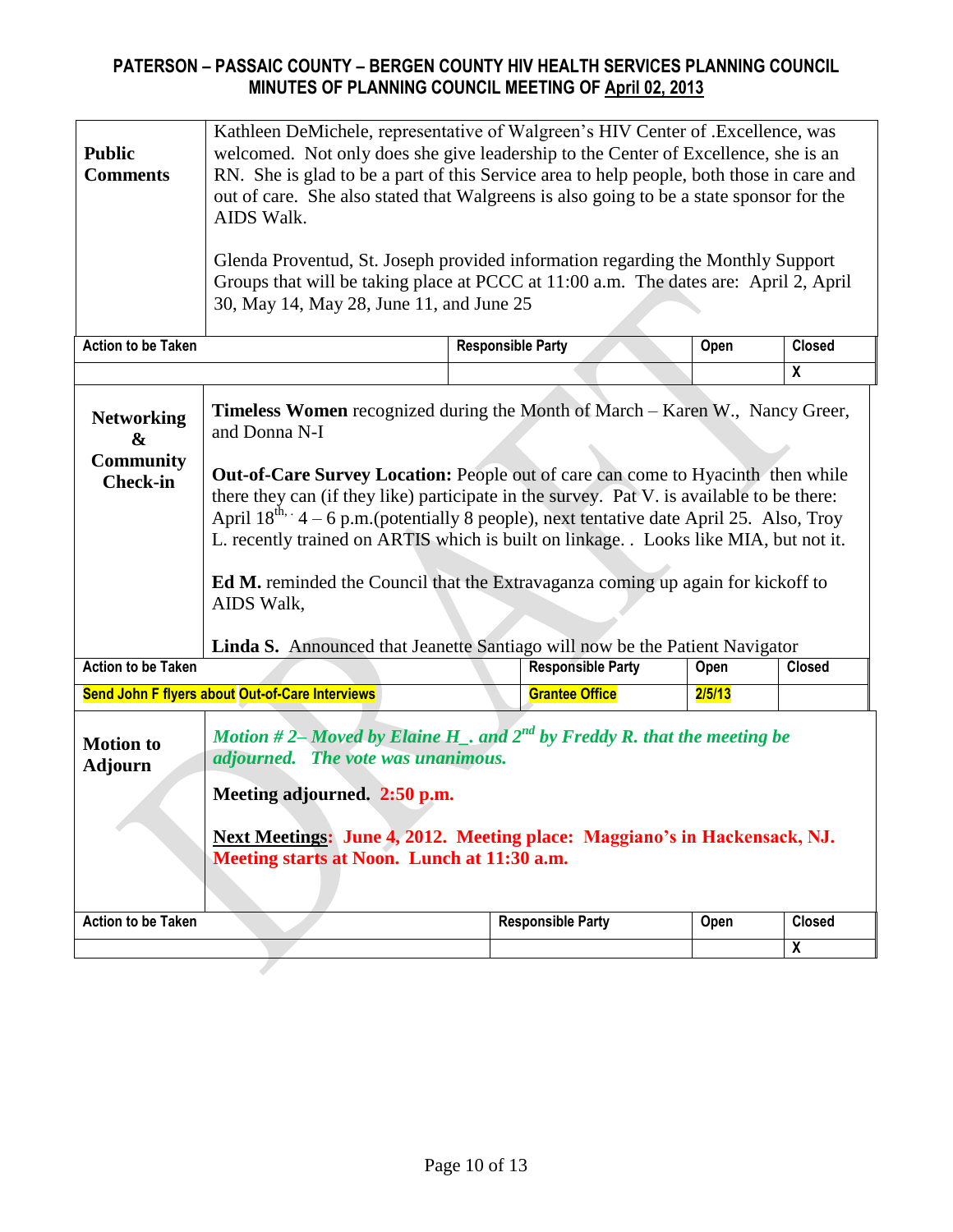# **Open or Ongoing Action Items From Previous Meetings**

| <b>Action to be Taken</b>                                          | <b>Responsible Party</b> | <b>Open</b> | <b>Closed</b> |
|--------------------------------------------------------------------|--------------------------|-------------|---------------|
| <b>Providers should document the flow of ADDP applications for</b> | Providers                | Ongoing     |               |
| clients and hardships.                                             |                          |             |               |
| Create a space $&$ time for a Forum or Special meeting to          | <b>CDC</b>               | 04/3/12     |               |
| address the issues around Affordable Act contingencies, current    |                          |             |               |
| Medication issues, impact of closing of Friends for Life, etc.     |                          |             |               |
| All Councils members requested to wear their "puzzle pens".        | <b>Council members</b>   | 2/05/13     | ongoing       |
| <b>Make CAEAR donations</b>                                        | All who can              | 2/13/13     | ongoing       |

# Closed Action Items

| <b>Action to be Taken</b>                          | <b>Responsible Party</b> | Open   | <b>Closed</b> |
|----------------------------------------------------|--------------------------|--------|---------------|
| Secure pens for Mark A and Richard N.              | Admin                    | 2/5/13 | 4/2/13        |
| <b>Provide grids on future Utilization Reports</b> | Grantee                  | 2/5/13 | 4/2/13        |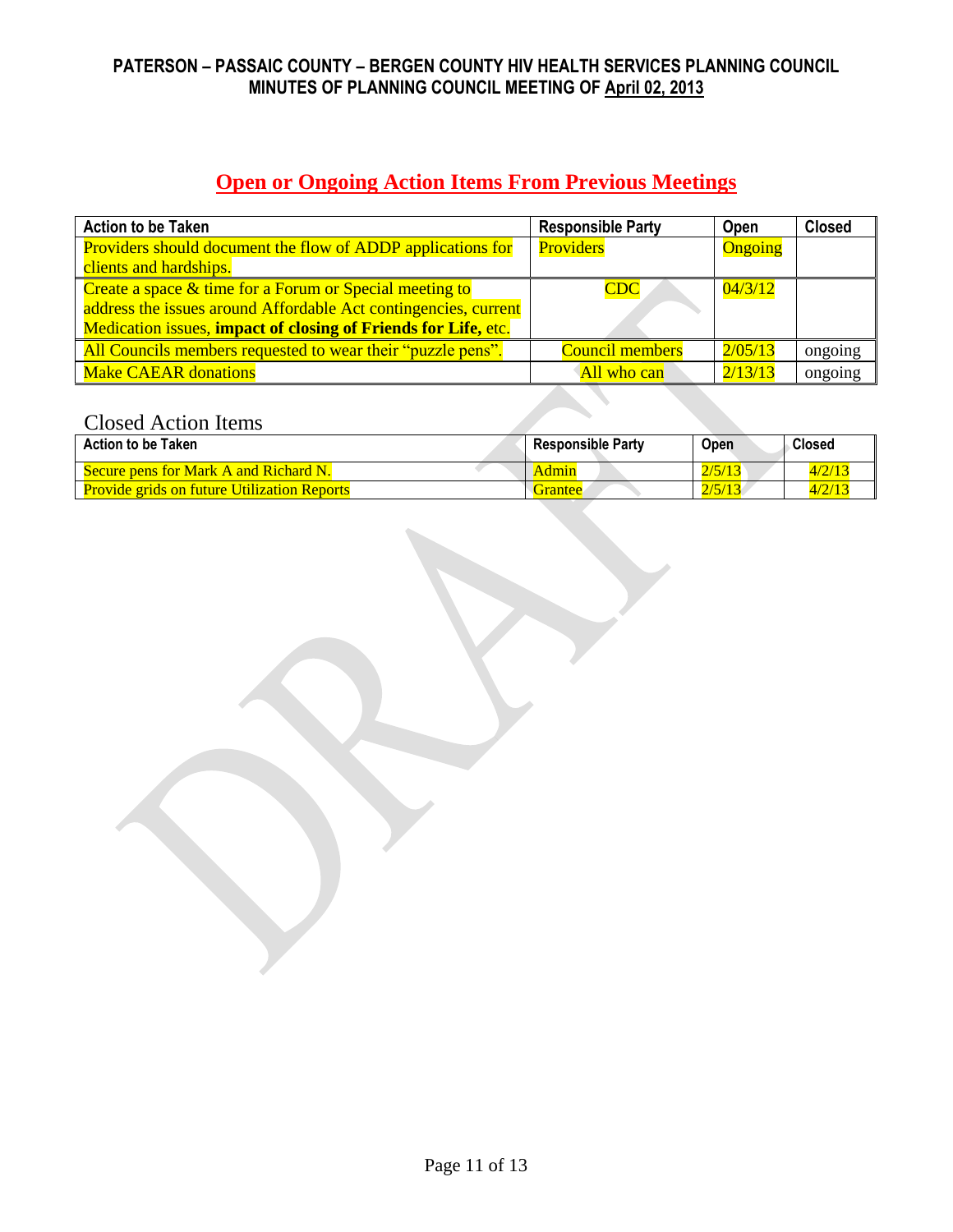Attachment **A, p. 1**

|  | PLANNING COUNCIL ATTENDANCE RECORD                                                                                          |                        |                                |                |                |              |                         |                     |                             |                |         |                 |          |                  |
|--|-----------------------------------------------------------------------------------------------------------------------------|------------------------|--------------------------------|----------------|----------------|--------------|-------------------------|---------------------|-----------------------------|----------------|---------|-----------------|----------|------------------|
|  |                                                                                                                             | 4/3/12                 | 5/1/12                         | 6/12/12        | 7/10/12        | 8/7/12       | 8/15/2012               | 9/11/12             | $\mathbf{\Omega}$<br>10/2/1 | DOC*           | 12/4/12 | 1/8/2013        | 2/5/2013 | 4/2/2013         |
|  | <b>Member Name/BD</b><br>1 Anderson, Mark<br>3/12                                                                           |                        | P                              | P              | P              | P            | P                       | P                   | O                           | $\mathsf O$    | O       | P               | P        | P                |
|  | 2 Brown, Marie (MB)                                                                                                         | $6/23$ A               | $\mathsf{P}$                   | P              | P              | P            | P                       | O                   | P                           | P              | P       | O               | P        | P                |
|  | 3 Buscher, Paul                                                                                                             | 11/3P                  | $\mathsf{P}$                   | P              | P              | L            | P                       | P                   | O                           | P              | P       | P               | L        | P                |
|  | 4 Burden, Alvin (AB)<br>6/25                                                                                                | O                      | $\overline{P}$                 | P              | P              | L            | $\circ$                 |                     | $\mathsf{P}$                | $\overline{O}$ |         | L               | O        | L                |
|  |                                                                                                                             | L                      | P                              | O              | P              | P            | P                       | O<br>$\overline{A}$ | P                           | P              | O<br>P  | P               | P        | P                |
|  | 5 Dillard, Jerry (JD)<br>11/27<br>6 Fischetti, Tom (TF)<br>2/22<br>7 Franklin-Thompson, Sonya<br>8 Fray, LeRoy (LF)<br>12/4 |                        | O<br>$\overline{P}$            | A              | P              | A.           | $\overline{A}$          | $\overline{A}$      | P                           | O              | P       | A               | P        | A                |
|  |                                                                                                                             |                        |                                |                |                |              |                         |                     |                             |                |         |                 |          |                  |
|  |                                                                                                                             |                        | P                              | P              | P              | P            | P                       | P                   | P                           | P              | P       | P               | P        | P                |
|  | 9 Frederick, John (JF)                                                                                                      | $\mathsf{P}$<br>12/4 P | ΙP                             | P              | P              | P            | P                       | P                   | $\mathsf{P}$                | $\overline{P}$ | P       | P               | P        | $\circ$          |
|  | 10 Frenkian, Jessica<br>1/13                                                                                                | P                      | P                              | P              | P.             | <b>AL</b>    | P                       | P                   | P                           | $\overline{A}$ | Α       | P               | O        | $\overline{P}$   |
|  | 11 Halstead, Elaine<br>9/26                                                                                                 | L                      | P                              | P              | P              | P            | P                       | P                   | $\circ$                     | P              | P       | P               | P        | P                |
|  | 7/14                                                                                                                        | P                      | P                              | P              |                | P            | P                       | P                   | P                           | P              | P       | P               |          | P                |
|  | 12 Kelly, Gregory (GK)                                                                                                      |                        |                                |                | P              |              |                         |                     |                             |                |         |                 | P        | P                |
|  | 13 Love, Troy (TL)                                                                                                          | 7/20 AL                |                                | A<br>P         | AP L           |              | Ĺ                       | L                   |                             | LA <b>PA</b>   | A       | A               | O        |                  |
|  | 14 Marshall, Edward EM)<br>15 Nelson, Richard                                                                               | $2/17$ P P             |                                |                | P              | P            | P                       | P                   | P                           | P              | P       | P<br>O          | P<br>P   | P<br>P           |
|  | 3/16<br>16 Nelson-lvy, Donna DNI)                                                                                           |                        | A A                            | O              | AP A           |              | A                       | $\circ$             | <b>APA</b>                  |                | P       | A/P             | Α        | P                |
|  | 12/19<br>17 Persaud, Paul (PP)                                                                                              | $\mathsf{P}$           | <b>P</b>                       | P              | P              | L            | P                       | P                   | P                           | A              | P       | P               | P        | P                |
|  | 18 Robinson, Dora (DR)<br>7/30                                                                                              | O                      | $\mathsf{P}$                   | $\circ$        | $\mathsf{P}$   | $\mathsf{P}$ | L                       | O                   | $\mathsf{P}$                | $\mathsf{P}$   | O       | P               | O        | P                |
|  | 19 Rodriguez, Freddy (FR)<br>10/27 L                                                                                        |                        | P                              | P              | P              | L            | P                       | P                   | P                           | P              | P       | P               | P        | P                |
|  | 20 Smith, Linda (LS)                                                                                                        | $8/18$ O               | O                              | P              | $\overline{P}$ | A            | P                       | P                   |                             | AP <b>PA</b>   | P       | L               | P        | P                |
|  | 21 Tenebruso, Paula<br>6/11                                                                                                 | P                      | P                              | $\overline{O}$ | P              | L            | Ĺ                       | P                   | P                           | P              | P       | O               | P        | L                |
|  | 22 Tobias, Charlotte<br>8/25                                                                                                | P                      | P                              | P              | P              | P            | $\overline{\mathsf{A}}$ | P                   |                             | AP <b>PA</b>   | P       | P               | P        | P                |
|  | 23 Walker, Karen (KW)                                                                                                       | $9/24$ P               | P                              | P              | P              | P            | P                       | P                   | O                           | $\overline{P}$ | P       | $\circ$         | P        | P                |
|  | 9/2<br>24 Zeno-Martinez, Providencia                                                                                        |                        | P                              | P              | P              | P            | P                       | P                   | A                           | P              | P       | P               | A        | A                |
|  |                                                                                                                             |                        |                                |                |                |              |                         |                     |                             |                |         |                 |          |                  |
|  |                                                                                                                             |                        |                                |                |                |              |                         |                     |                             |                |         |                 |          |                  |
|  | <b>Members Present</b>                                                                                                      |                        | 16 22                          |                | 19 26 21       |              |                         | 19 17 17            |                             | 22             | 19      | 17 <sup>1</sup> | 17       | 20               |
|  | <b>Alternates Present</b><br><b>Alternate Pool</b><br><b>Public Present</b>                                                 |                        | $\overline{4}$<br>$\mathbf{1}$ | $\overline{2}$ | 5              | 4            | $\mathsf 3$             | $\overline{2}$      | 3                           |                |         | 3               | 3        | $\boldsymbol{2}$ |
|  |                                                                                                                             |                        |                                |                |                |              |                         |                     |                             |                |         |                 |          |                  |
|  |                                                                                                                             |                        | 3<br>$\overline{\mathbf{4}}$   | 1              | 3              |              | $\overline{2}$          | $\overline{2}$      |                             |                | 6       | 6               |          | $\overline{c}$   |
|  | Absent                                                                                                                      |                        |                                |                |                |              |                         |                     |                             |                |         | 5               | 5        | $\mathbf{1}$     |
|  | Other                                                                                                                       |                        |                                | 5              | 3              | 3            | 4                       | 5                   |                             |                |         | 1               | 1        | $\overline{3}$   |
|  | (Resigned)<br><b>Key</b><br>P-Present A-Alternate                                                                           |                        |                                |                |                |              |                         |                     |                             |                |         |                 |          |                  |
|  |                                                                                                                             |                        |                                |                |                |              |                         |                     |                             |                |         |                 |          |                  |
|  | O-Absent L-Late RES-Resigned                                                                                                |                        |                                |                |                |              |                         |                     |                             |                |         |                 |          |                  |
|  | * Special Meeting                                                                                                           |                        |                                |                |                |              |                         |                     |                             |                |         |                 |          |                  |
|  |                                                                                                                             |                        |                                |                |                |              |                         |                     |                             |                |         |                 |          |                  |